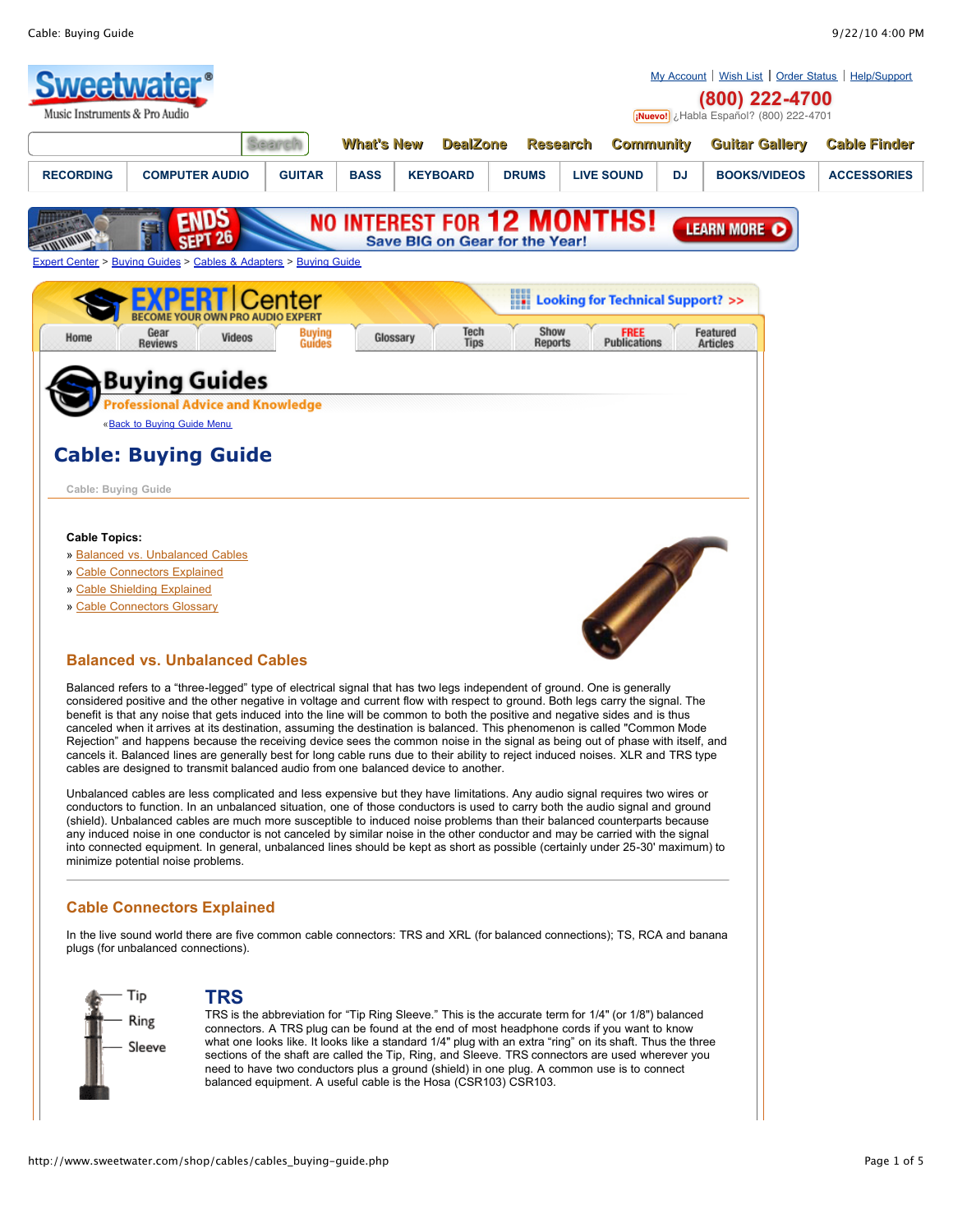

**XLR**

XLR is the trademarked name for circular 3-pin connectors developed by Cannon (later bought by ITT). XLR has since evolved into a generic industry term, and many manufacturers now make this style connector, in which there are positive, negative, and ground connections. In audio, XLR connectors are normally used for transmitting balanced mic and line level signals to mixers or audio to speakers. Monster Cable's (P500M20) P500M20 is a good example of an XLR cable.



# **TS**

TS is the abbreviation for Tip Sleeve and refers to a specific type of 1/4" connector that is set up for two-conductor unbalanced operation. An insulator separates the tip and sleeve. The tip is generally considered the "hot," or the carrier of the signal, while the sleeve is where the ground or shield is connected. TS cables are best known as guitar or line-level instrument cables, such as this one from (099-1210-090) Fender.



# **RCA**

RCA connectors are the common name for phono connectors like the ones used to connect most consumer stereo equipment. These were so associated with the RCA Corporation in the early 1900s that they became known as the RCA connector. Some mixers have tape or CD inputs and outputs with RCA connectors. Hosa's (CRA206) CRA206 is an example.



# **Banana Plug**

A Banana Plug is an electrical connector designed to join audio wires such as speaker wires to the binding posts on the back of many power amplifiers, or to special jacks called, of course, banana jacks. A common configuration of banana plugs is to have two of them molded together and spaced 3/4 of an inch apart, which is also the spacing of the binding post receptacles on the back of power amps. Here's an example of a Hosa cable (SKJ475BN) with a TS Plug on one end and a double banana plug on the other.

# **Cable Shielding Explained**

## **Cable Shielding Explained**

Our partners at Pro Co have done an excellent job of describing this issue, so we'll let them take over: (Courtesy Pro Co)



# **Braided Shield**

A **braided** shield is applied by braiding bunches of copper strands called picks around the insulated, electrostatically shielded center conductor. The braided shield offers a number of advantages. Its coverage can be varied from less than 50% to nearly 97% by changing the angle, the number of picks and the rate at which they are applied. It is very consistent in its coverage, and remains so as the cable is flexed and bent. This can be crucial in shielding the signal from interference caused by radio-frequency sources, which have very short wavelengths that can enter very small "holes" in the shield. This RFshielding superiority is further enhanced by very low inductance, causing the braid to present very low transfer impedance to high frequencies. This is important when the shield is supposed to be conducting interference harmlessly to ground. Drawbacks of the braided shield include restricted flexibility, high manufacturing costs because of the relatively slow speed at which the shield-braiding machinery works, and the laborious "picking and pigtailing" operations required during termination.



# **Serve Shield (spiral-wrapped)**

A **serve** shield, also know as a **spiral-wrapped** shield, is applied by wrapping a flat layer of copper strands around the center in a single direction (either clockwise or counter-clockwise). The serve shield is very flexible, providing very little restriction to the "bendability" of the cable. Although its tensile strength is much less than that of a braid, the serve's superior flexibility often makes it more reliable in "real-world" instrument applications. Tightly braided shields can be literally shredded by being kinked and pulled, as often happens in performance situations, while a spiral wrapped serve shield will simply stretch without breaking down. Of course, such treatment opens up gaps in the shield, which can allow interference to enter. The inductance of the serve shield is also a liability when RFI is a problem; because it literally is a coil of wire, it has a transfer impedance that rises with frequency and is not as effective in shunting interference to ground as a braid. From a cost viewpoint, the serve shield requires less copper, is much faster and hence cheaper to manufacture, and is quicker and easier to terminate than a braided shield. It also allows a smaller overall cable diameter, as it is only composed of a single layer of very small (typically 36 AWG) strands. These characteristics make the copper serve shield a very common choice for audio cables such as the Pro Co (XLR20) XLR 20.

**ADICAL**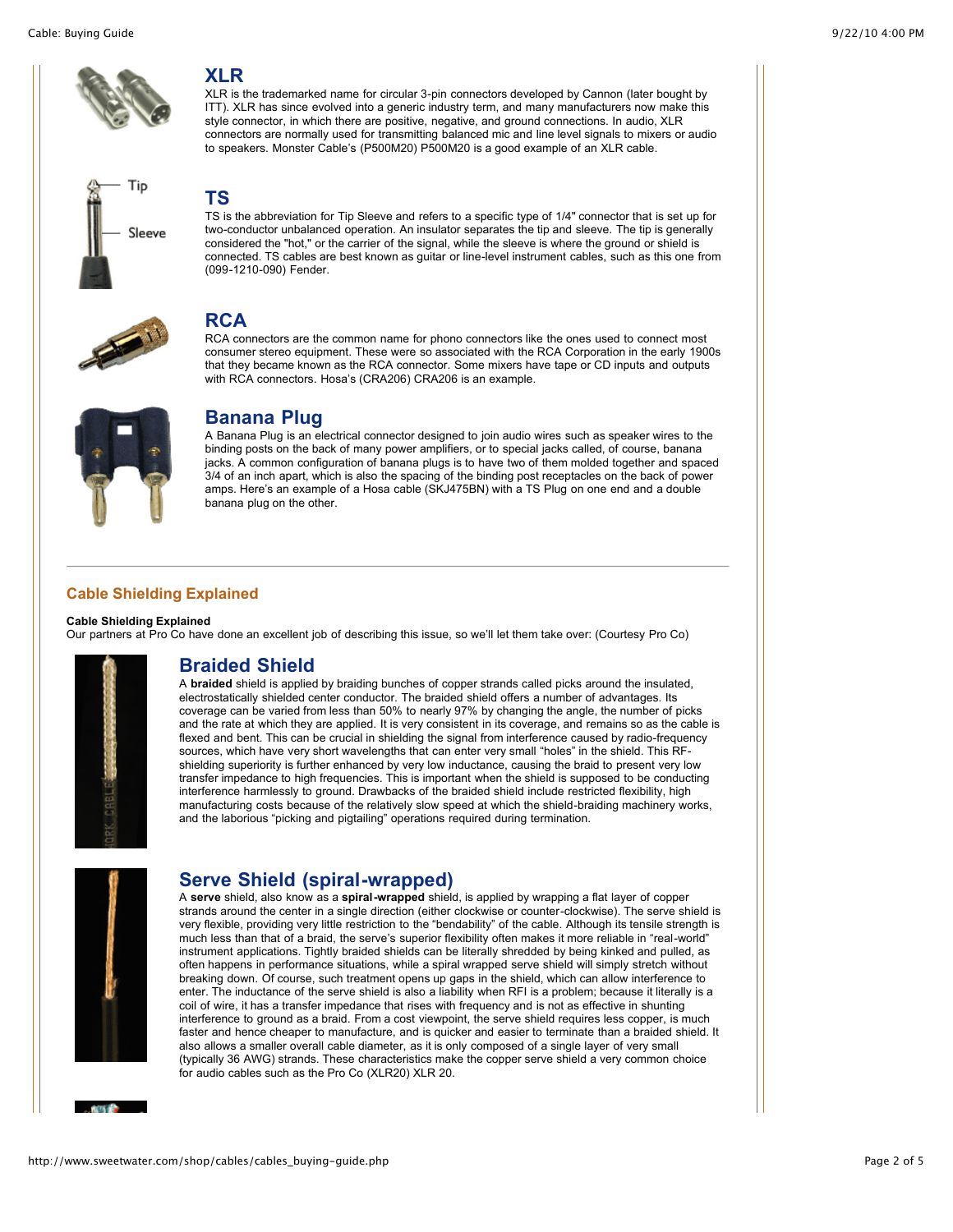

# **Foil Shield**

A **foil** shield is composed of a thin layer of Mylar-backed aluminum foil in contact with a copper drain wire used to terminate it. The foil shield/drain wire combination is very cheap, but it severely limits flexibility and indeed breaks down under repeated flexing. Foil's 100% coverage advantage is largely compromised by its high transfer impedance (aluminum being a poorer conductor of electricity than copper), especially at low frequencies.

# **Cable Connectors Glossary**

## **Balanced**

In audio, the opposite of Unbalanced. For us balanced refers to a type of AC electrical signal having two "legs" independent of ground. One is generally considered positive (+) and the other negative (-) in voltage and current flow with respect to ground. Unlike unbalanced audio lines there is no "signal" carried in the shield or ground connection unless there is a fault. The main benefit is that any noise that gets induced into the line will be common to both the positive and negative sides and thus canceled when it arrives at its destination, assuming the destination is balanced. This phenomenon is called "Common Mode Rejection" and basically just means that any signals common to both the positive and negative legs of balanced lines get canceled. This happens because when the receiving device looks at the signal the common noise actually shows up as out of phase with itself, and gets cancelled. Think of it as if the negative (-) signal gets inverted to positive (+) before use, which puts the desired audio signal in phase with the already positive other leg and at the same time causes the undesired common noise to become out of phase with itself. Clear as mud? Balanced lines are generally much better for long cable runs due to their ability to reject induced noises. XLR and TRS type cables are designed to transmit balanced audio from one balanced device to another. A standard 1/4-inch guitar cable is an example of an unbalanced cable. Another (newer) application of balancing that is becoming popular in audio systems is the idea of balanced power systems. Fundamentally the concept is the same. There is a positive and negative (with respect to ground) leg of electricity at every electrical outlet. The idea is that the power supply of any devices connected can then reject any noise induced on the AC line and thus will produce cleaner audio. We'll talk more about balanced AC systems in the future.

#### **Unbalanced**

In electronics, a condition where the two legs of the circuit are unbalanced with respect to ground, usually because one leg is kept at ground potential. In other words: An audio signal requires two wires or conductors to function. In an unbalanced situation, one of those conductors is used to carry both signal and ground (shield). Unbalanced circuits tend to be less expensive to construct, but they are much more susceptible to induced noise problems than their balanced counterparts. This is because any induced noise in one conductor is not canceled by similar noise in the other conductor (as in a balanced line) and may be carried with signal into connected equipment. In general, unbalanced lines should be kept as short as possible (certainly under 25-30' maximum) to minimize potential noise problems.

#### **1/8 (Mini)**

1/8 inch diameter plug (or jack) used in smaller audio visual interconnects. The connector may be TRS or TS, as well as some other configurations. This is the size of most of the Walkman style headphone connectors.

# **AES**

AES/EBU is the most common alternative to the S/PDIF standard and the most common AES/EBU physical interconnect is AES Type I Balanced - 3 conductor, 110 ohm twisted pair cabling with an XLR connector.

## **BNC**

A type of coaxial connector often found on video and digital audio equipment, as well as on test devices like oscilliscopes. In audio gear, BNC connectors are normally used to carry synchronizing clock signals between devices. BNCs are bayonet-type connectors, rather than screw on, or straight plugs. They are named for their type (Bayonet), and their inventor, Neill Concelman.

### **DB25**

A type of D-Sub connector. DB-25's are commonly found on computing equipment where they are employed to connect peripherals. They are common to parallel ports or RS-232 ports on PC computers, but also often used in a variety of ways in the audio community. For example, TASCAM commonly uses the DB-25 connector for analog and/or digital I/O on their products, as do some other brands.

#### **Elco**

A brand and type (like Crescent wrench) of multi pin connector used in audio systems and equipment for connecting multi pair cable with one connector (instead of many). Elco is made in the U.S. and Edac is made in Canada and both come in many different varieties. They both come in 20, 38, 56, 90, and 120 pin configurations. There are male and female connectors (plug and receptacle in Edac nomenclature). The male connector can be identified by its polarizing pins on the plug, whereas the female has polarizing sockets. Either sex can have the actuating screw or the fixed nut for attachment. All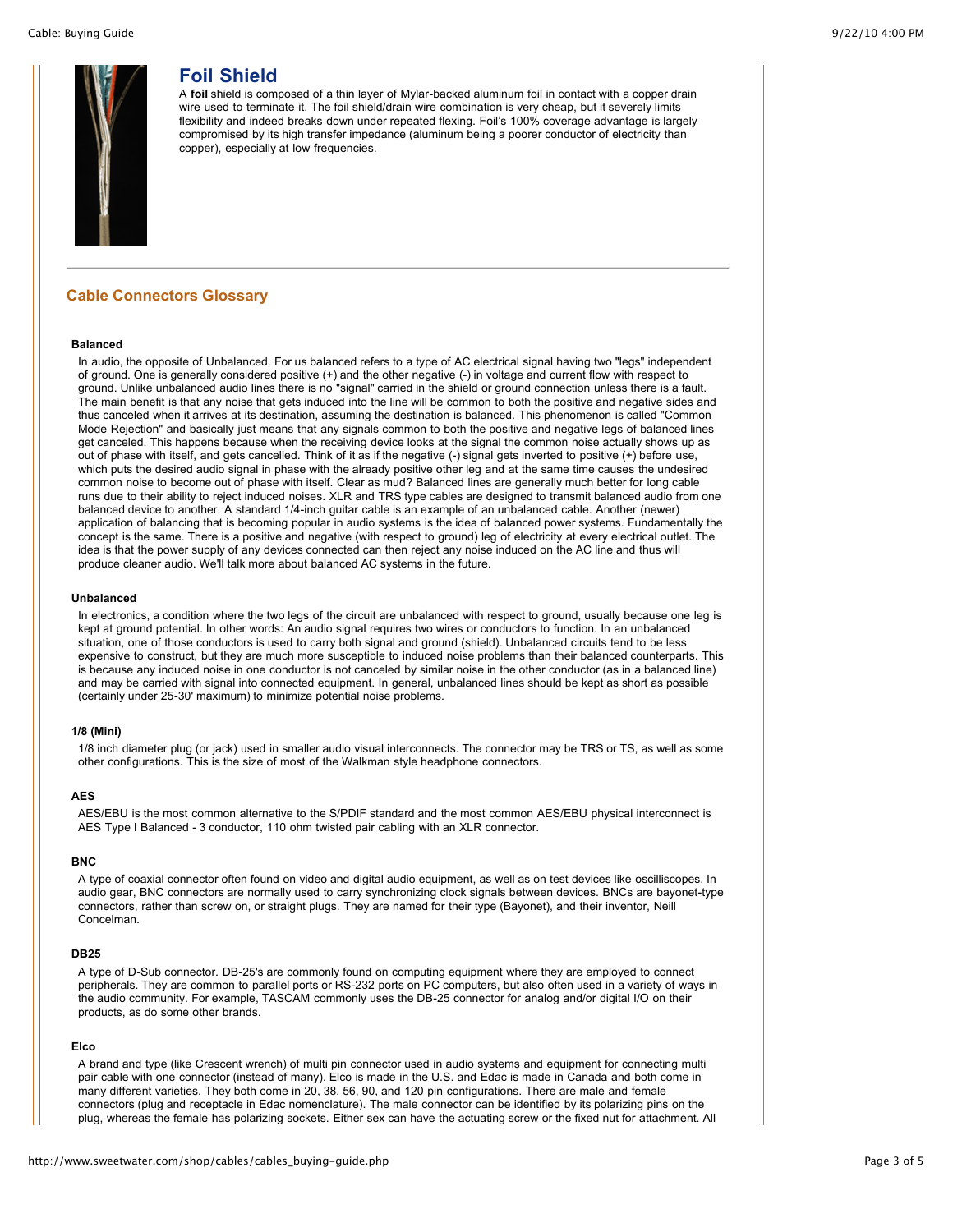that is required is that there is one each. On the back of an ADAT, for example, the Elco is a female 56 pin, with fixed nut. The cable you plug in, therefore, is a 56 pin male with actuator screw.

## **Insert/Y Cable**

A cable used to split a signal into two parts or combine two signals into one. The term Y Cable is used because the cable is like (and looks like) the letter Y, where there are two parts joined into one, or one split into two, depending upon how you look at it. Y Cables are common throughout audio as a simple and easy way to accomplish these two tasks. There are times, however, where they can be used in inappropriate ways, sometimes with disastrous results. For example, two MIDI signals cannot be combined using a Y cable. Two outputs from power amps cannot (under most normal circumstances) be combined via a Y cable (this will usually result in a substantial repair bill). Even in situations where Y cables can "work" the results are sometimes less than ideal. One must consider the output and input impedances, signal levels, and other factors of the devices in question before indescriminately combining or splitting their signals.

### **Optical**

Optical cables are for compatible two-channel S/PDIF connections and ADAT lightpipe connections. The ADAT optical connections for transferring digital data 8-tracks at a time have become a standard of the industry and are used in a wide range of products from many manufacturers.

### **RCA**

The phono plug was so associated with RCA in the beginning (see WFTD Phono Plug) that it actually became known as the RCA plug. Today the majority of people refer to it as an RCA connector, even though that isn't the technically correct name.

## **S/PDIF**

A format for interfacing digital audio equipment together, S/PDIF (Sony/Philips Digital Interface Format) is considered a consumer format, and is largely based on the AES/EBU standard. In fact, in many cases the two are compatible. There are, however differences between the two formats, particularly in the channel status and user bits.

S/PDIF typically uses either unbalanced, high impedance coaxial cables or fiber optic cables for transmission. When using coaxial cables for transmission, it is normally best to keep cable lengths to a minimum, and to use the best quality 75 ohm video-type cables available.

### **TDIF**

Generally pronounced TEE'-dif, it is an acronym for Tascam Digital InterFace. This is the protocol Tascam developed to use in their MDM and digital mixing products for doing digital transfers of audio. TDIF connections are made via a 25-pin d\_Sub connector and data is carried on shielded cable. The TDIF standard is currently one of two major formats (the other being ADAT optical) widely used in pro and semi-pro MDM related products for digital transfer of more than two tracks of audio simultaneously using only one cable.

#### **TRS**

Abbreviation for Tip Ring Sleeve. This is the descriptively accurate term used to describe 1/4" (or 1/8") balanced connectors. A TRS plug can be found at the end of most headphone cords if you want to know what one looks like. They look like a standard 1/4" plug with an extra section in them. The three sections of the shaft are called the Tip, Ring, and Sleeve (a "standard" 1/4" connector just has a tip and sleeve). TRS connectors are used wherever it is desired to have two conductors plus a ground (shield) in one plug. Common uses are as a way to connect balanced equipment (where the TRS plug has a positive, negative, and ground connection), or stereo unbalanced equipment (left and right are on the Tip and Ring, with a common ground) like headphones, or as an insert for your mixer or other processor (Tip or Ring is the send with the other being used as the return and again ground is common).

#### **TS**

Abbreviation for Tip Sleeve. Tip Sleeve refers to a specific type of phone plug (not phono plug) or 1/4" connector that is set up for two-conductor unbalanced operation. The tip and sleeve are separated by an insulator. The Tip is generally considered the "hot," or where the signal is applied, while the Sleeve is where the ground or shield is connected. Unlike balanced connections the shield connection of a TS cable is required for signal to be able to pass.

#### **TT**

(Tiny Telephone) A miniature version of what is known as a phone jack, (phone plug) which is short for telephone jack, from the old days of telecommunications. We commonly refer to this type of jack as a 1/4 inch jack (our modern version actually is slightly different in size), which could come in TS and TRS forms. Switchcraft invented the TT jack (and corresponding connectors) many years ago to serve as a more compact alternative to the phone jack. Later another company, ADC, built essentially the same type of product, but referred to it as a Bantam connector. Nowadays the two names are interchangeable. TT/Bantam jacks and corresponding cables are commonly used in recording studio patch bays.

## **XLR**

Trademarked name for circular 3-pin connectors developed by Cannon (now owned by ITT). "XLR" was originally nothing more than Cannon's part designation for the connector. In fact, you'll also sometimes see these connectors referred to as "Cannon" connectors. XLR has since evolved into a generic industry term, and many manufacturers now make this style connector. In audio work, XLR connectors are normally used for transmitting balanced mic and line level signals.

Pin 1 of an XLR connector is always ground/shield. The connectors are designed so that pin 1 makes its connection first when inserted in a jack; this ensures that the ground connection is made first, helping prevent pops and thumps in the audio chain.